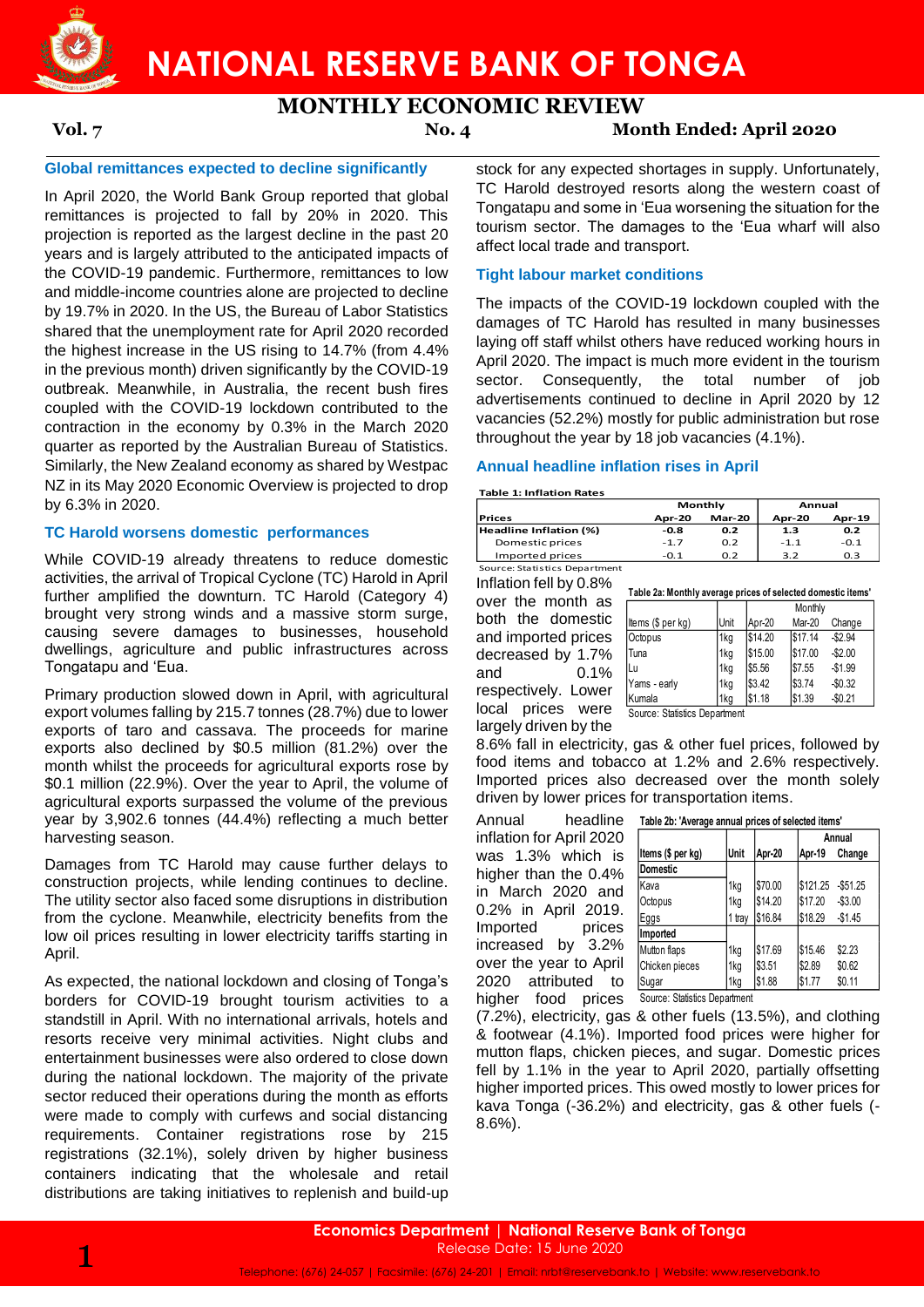

# **NATIONAL RESERVE BANK OF TONGA**

# **MONTHLY ECONOMIC REVIEW**

**Apr-20 Mar-20 Apr-19**  $0.4412$  $0.6183$ 0.6544 0.8960 49.2159 0.3375 D.3920 2.8701

**Vol. 7 No. 4 Month Ended: April 2020**

# **Major trading currencies weakened against the TOP**

**Table 3: Effective Exchange Rates**

|                                        | Monthly |               |          | Annual |          |  |
|----------------------------------------|---------|---------------|----------|--------|----------|--|
|                                        | Apr-20  | <b>Mar-20</b> | % Growth | Apr-19 | % Growth |  |
| Nominal Effective Exchange Rate Index  | 94.7    | 94.9          | $-0.2$   | 91.6   | 3.3      |  |
| Real Effective Exchange Rate Index     | 111.2   | 110.8         | 0.4      | 106.5  | 4.4      |  |
| Source: National Reserve Bank of Tonga |         |               |          |        |          |  |

| In April 2020, the Nominal    |         | Table 4: Bilateral Exchange Rates |               |  |
|-------------------------------|---------|-----------------------------------|---------------|--|
| Effective Exchange<br>Rate    |         | Apr-20                            | <b>Mar-20</b> |  |
| (NEER) slightly decreased due | USD/TOP | 0.4289                            | 0.4262        |  |
|                               | AUD/TOP | 0.6798                            | 0.6838        |  |
| to the appreciation of AUD    | NZD/TOP | 0.7134                            | 0.7036        |  |
| against the TOP. However, the | FJD/TOP | 0.9237                            | 0.9108        |  |
| Real Effective Exchange Rate  | JPY/TOP | 46.0712                           | 45.7499       |  |
| (REER) index increased over   | GBP/TOP | 0.3445                            | 0.3436        |  |
|                               | EUR/TOP | 0.3935                            | 0.3843        |  |
| the month.                    | CNY/TOP | 2.7905                            | 2.7727        |  |
| . . <u>.</u> .                |         | Source: Banking Systems           |               |  |

Over the year, both the NEER

and REER increased which may imply a loss in Tonga's international trade competitiveness.

### **Higher foreign reserves on official receipts**

**Table 5: Foreign Reserves**

|                                     | Monthly |               |          |       | Annual          |
|-------------------------------------|---------|---------------|----------|-------|-----------------|
|                                     | Apr-20  | <b>Mar-20</b> | % Growth |       | Apr-19 % Growth |
| Foreign Reserves (\$ in million)    | 475.1   | 457.5         | 3.9      | 464.2 | 2.3             |
| (Import Coverage (months)           | 6.9     | 6.8           |          | 7.8   |                 |
| Source: National Reserve Bank Tonga |         |               |          |       |                 |

Source: National Reserve Bank Tonga

The official foreign reserves rose by \$17.7 million over the month and by \$10.9 million in the year to April 2020. The increase was mainly due to the inflow of budget support, grants, and additional funds from donor partners to assist Tonga's preparations for COVID-19.

**Table 6: Overseas Exchange Transactions**

**Apr-20 Mar-20 % Growth Apr-20 Apr-19 % Growth Overall Balance 17.7 -22.4 178.9 10.9 18.3 -40.6 Current Account 24.4 -2.1 1259.4 32.1 -4.6 805.0** Merchandise Trade -29.9 -32.4 **7.8** -402.4 -423.8 **5.1** Services -2.3 6.7 **-135.0** 31.0 22.4 **38.4** Income -2.0 -5.6 **64.3** -6.6 8.2 **-179.7** Transfers 58.6 29.3 **100.2** 410.1 388.7 **5.5 Capital Account 1.0 2.1 -54.3 29.8 34.4 -13.5 Financial Account -7.7 -22.4 65.8 -51.0 -11.5 -342.4 Monthly Annual Overseas Exchange Transactions**

Source: Banking Systems

Overall, the Overseas Exchange Transactions (OET) balance recorded a surplus in April 2020 from the inflow of official receipts. Hence, the current account balance increased recording a \$24.4 million surplus. This outweighed a lower surplus in the capital account from a decline in capital receipts. The financial account deficit declined due to lower payments on investment and interbank transfers during the month.

Annually, the overall OET balance surplus was lower attributed mainly to the financial account deficit. Higher payments over the year were for offshore investments. The capital account surplus also declined as private capital receipts fell over the year. However, the current account recorded a surplus compared to a deficit in the previous year. This was owed to lower payments for imports and

services whilst travel receipts and private transfer receipts increased.

# **Domestic assets lowered broad money**

| <b>Table 7: Broad Money</b> |                   |               |          |        |          |  |
|-----------------------------|-------------------|---------------|----------|--------|----------|--|
|                             | Monthly<br>Annual |               |          |        |          |  |
|                             | <b>Apr-20</b>     | <b>Mar-20</b> | % Growth | Apr-19 | % Growth |  |
| Broad money (\$ in million) | 581.6             | 596.4         | $-2.5$   | 585.9  | $-0.7$   |  |
| Net Foreign Asset           | 503.3             | 485.3         | 3.7      | 482.6  | 4.3      |  |
| Net Domestic Asset          | 79.0              | 111.7         | $-29.3$  | 103.8  | $-23.9$  |  |

Source: Banking System, National Reserve Bank of Tonga

Lower credit to the government and private sectors over the month lowered the net domestic assets and consequently the broad money, despite the increase in net foreign assets. The increase in foreign reserves from the receipts of budgetary support and grants for COVID-19 assistance contributed to the higher net foreign assets.

# **Liquidity declined in April**

| Table 8: Reserve money                                 |         |       |                 |        |          |
|--------------------------------------------------------|---------|-------|-----------------|--------|----------|
|                                                        | Monthly |       |                 | Annual |          |
|                                                        | Apr-20  |       | Mar-20 % Growth | Apr-19 | % Growth |
| Reserve money (\$ in million)                          | 280.6   | 292.6 | $-4.1$          | 305.9  | -8.3     |
| Source: Banking System, National Reserve Bank of Tonga |         |       |                 |        |          |

Liquidity in the banking system continued to decline both over the month and year to April 2020 by \$12.1 million (4.1%) and \$25.3 million (8.3%) respectively. This was mainly driven by the decline in the exchange settlement accounts on higher deposits drawdown to cater for outgoing payments and government transfers for import payments and other COVID-19 preparations. It also included withdrawals by the commercial banks for business payments imports and services during the month.

# **Banks' total lending declined**

| <b>Table 9: Total Lending</b>                          |        |                                 |                  |        |                    |  |
|--------------------------------------------------------|--------|---------------------------------|------------------|--------|--------------------|--|
| Lending                                                | Apr-20 | <b>Monthly</b><br><b>Mar-20</b> | % Growth         | Apr-19 | Annual<br>% Growth |  |
| Total Lending (\$ in million)                          | 494.4  | 499.7                           | $-1.1$           | 484.3  | 2.1                |  |
| <b>Business lending</b>                                | 258.7  | 262.1                           | $-1.3$           | 258.9  | $-0.1$             |  |
| Household lending                                      | 235.7  | 237.5                           | $-0.8$           | 225.1  | 4.7                |  |
| Other lending                                          | 0.0    | 0.0                             | 0.0 <sub>l</sub> | 0.3    | $-100.0$           |  |
| Source: Banking System, National Reserve Bank of Tonga |        |                                 |                  |        |                    |  |

The banks' total lending fell by \$5.3 million (1.1%) over the month due to lower loans for both businesses and individuals. The decline in business lending were in majority of all sectors except for construction and transport which rose over the month. Household lending also fell mainly for housing and other personal loans.

Nonetheless, total lending rose during the year mainly driven by an increase in loans to businesses such as lending to the professional & other services, agricultural, and communication sectors. Loans to individuals fell as lower personal loans outweighed the rise in housing loans in the year to April 2020.

The banks' total loans to deposit ratio increased from 81.0% to 81.3% over the month as loans declined more than the decline in deposits.